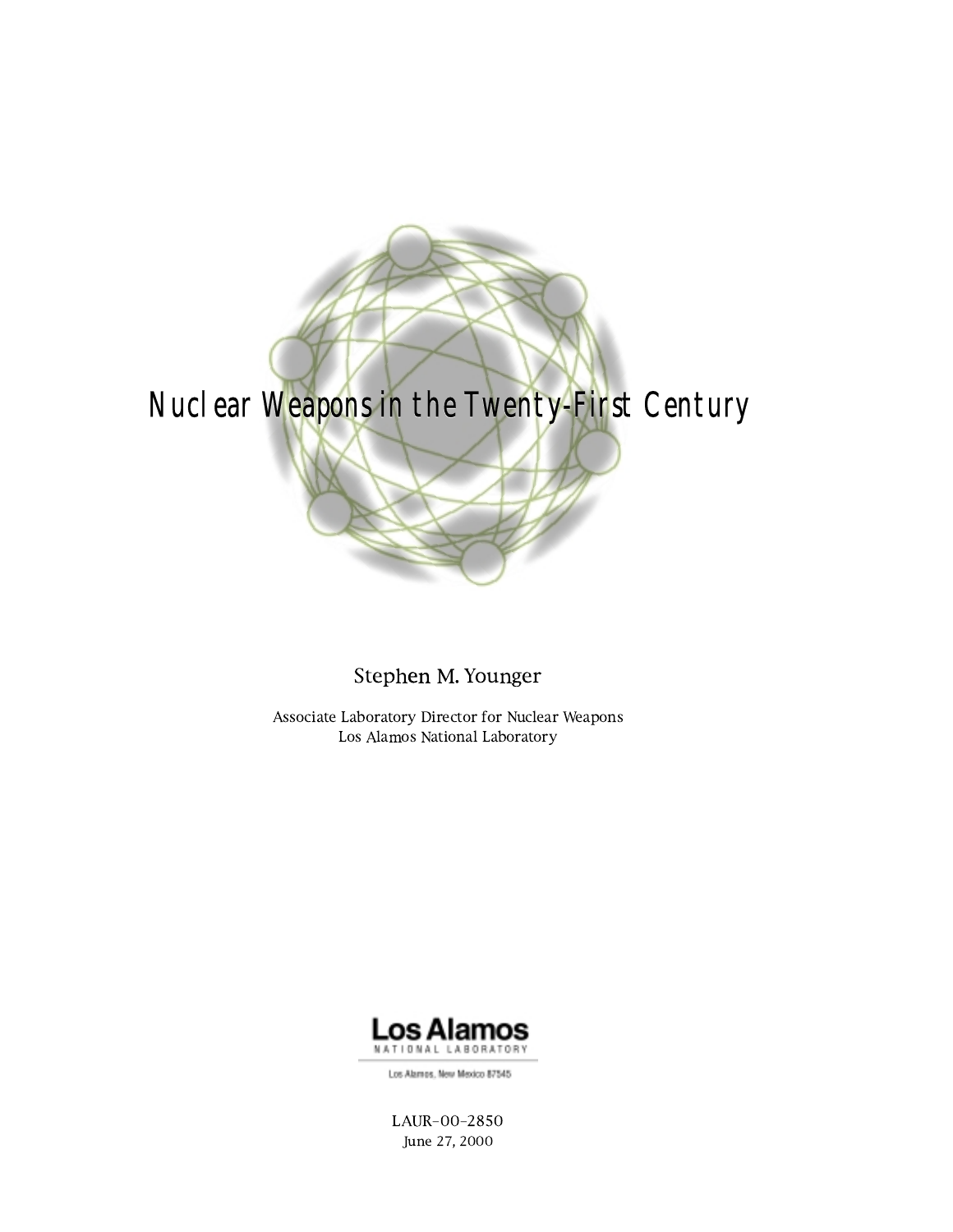# **EXECUTIVE SUMMARY**

The time is right for a fundamental rethinking of the role of nuclear weapons in national defense and of the composition of our nuclear forces. The Cold War is over, but it has been replaced by new threats to our national security. Technology, here and abroad, is inexorably advancing, creating both dangers and opportunities for the United States. This paper analyzes the future role of nuclear weapons in national security, describes the roles and limitations of advanced conventional weapons in meeting strategic needs, and suggests several alternate scenarios for future U.S. nuclear forces.

The principal role of nuclear weapons is to deter potential adversaries from an attack on the United States, our allies, or our vital interests. Russia maintains very large strategic and tactical nuclear forces. China is actively modernizing its nuclear arsenal. India and Pakistan have dramatically demonstrated the ability of midlevel technology states to develop or acquire nuclear weapons. There are grave concerns about the future proliferation of nuclear weapons among such countries as North Korea, Iraq, and Iran. The nuclear age is far from over.

Advances in conventional weapons technology suggest that by 2020 precision longrange conventional weapons may be capable of performing some of the missions currently assigned to nuclear weapons. Today, uncertainty in the location of road mobile missiles carrying weapons of mass destruction might require a nuclear weapon for assured destruction. Future real-time imagery and battle management, combined with precision strike long-range missiles, may mean that a conventional weapon could effectively destroy such targets.

Some targets require the energy of a nuclear weapon for their destruction. However, precision targeting can greatly reduce the nuclear yield required to destroy such targets. Only a relatively few targets require high nuclear yields. Advantages of lower yields include reduced collateral damage, arms control advantages to the United States, and the possibility that such weapons could be maintained with higher confidence and at lower cost than our current nuclear arsenal.

Now is the time to reexamine the role and composition of our future nuclear forces. New technologies take at least a decade to move from the concept stage to the point where we can rely on them for our nation's defense. And, advance planning is already under way for the replacements of our nuclear capable missiles, aircraft, and submarines. Prudent thought given to this crucial subject will reap great dividends for the United States and for peace in the world.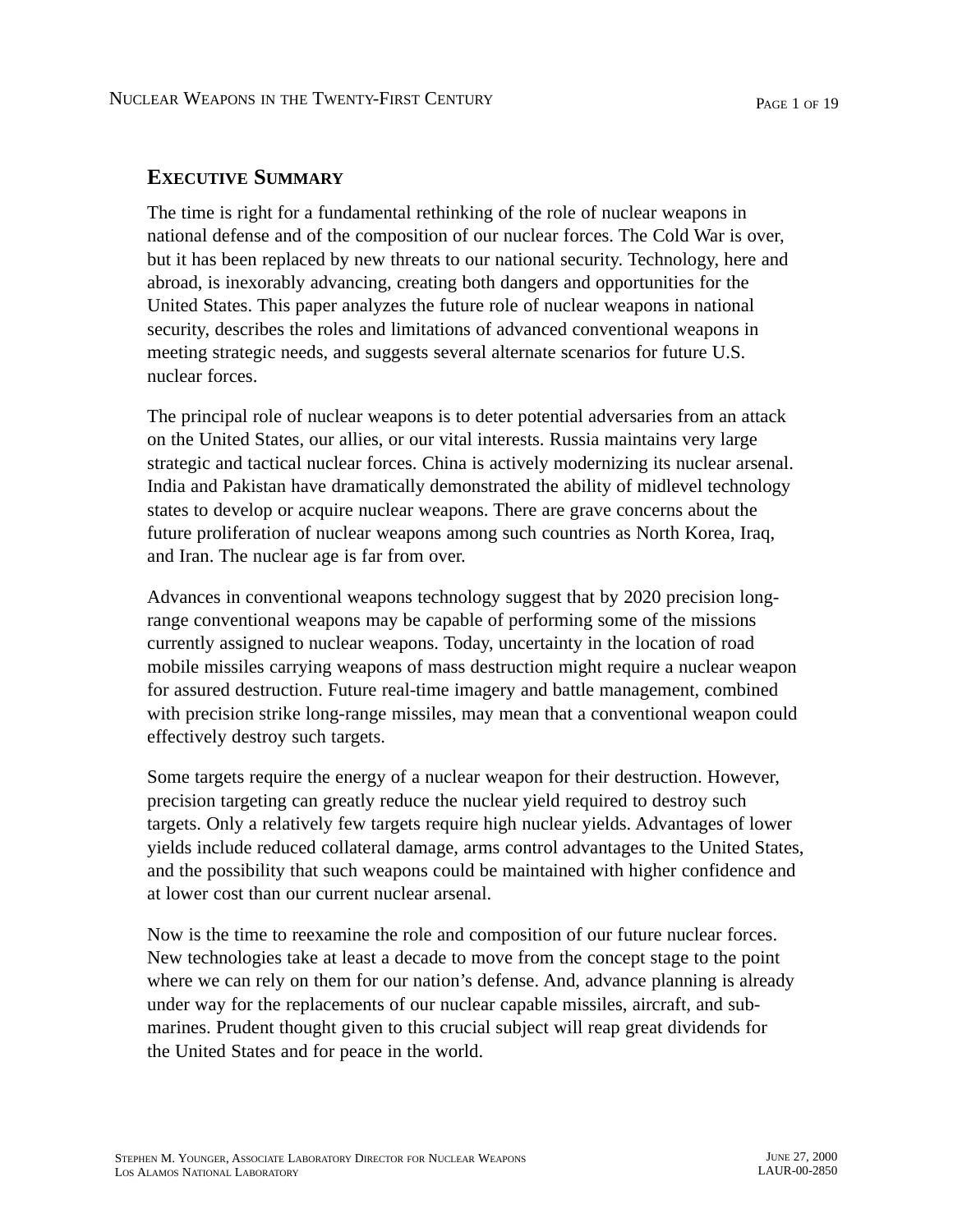### **INTRODUCTION**

Nuclear weapons played a pivotal role in international security during the latter half of the twentieth century. Despite rapid increases in communications, transportation, and weapons technology, there has been no large-scale strategic conflict since the Second World War. Nuclear weapons, as the most destructive instruments ever invented, had a stabilizing effect on superpower relations by making any conflict unacceptably costly. However, geopolitical change and the evolution of military technology suggest that the composition of our nuclear forces and our strategy for their employment may be different in the twenty-first century. The time is right for a fundamental rethinking of our expectations and requirements for these unique weapons.

Nuclear weapons are one component of an integrated defense strategy that includes diplomacy and conventional forces. The principal role of nuclear weapons was and continues to be that of deterring any potential adversaries from an attack on America or our vital interests. This role is expected to continue for as long as nuclear weapons hold the appellation of "supreme" instruments of military force. However, this does not mean that their role in military planning will not change at all. Changes in the geopolitical environment and the inexorable advance of military technology here and abroad suggest that the position of nuclear weapons in national security policy will evolve with time. Given the unique destructive power of nuclear weapons, it is essential that this evolution be planned, to the extent possible, with due consideration of the integration of strategic nuclear forces into a consistent and comprehensive policy for national security.

Even with the dramatic changes that have occurred in the world during the past decade, nuclear warplanning today is similar in many respects to what it was during the Cold War. The Single Integrated Operational Plan (SIOP) is focused on a massive counterattack strategy that aims to eliminate the ability of an adversary to inflict further damage to American interests. Nuclear weapons provide an assured retaliatory capability to convince any adversary that aggression or coercion would be met with a response that would be certain, overwhelming, and devastating. It is often, but not universally, thought that nuclear weapons would be used only in extremis, when the nation is in the gravest danger. While there has been some discussion of "single weapon" strikes against isolated targets, such as sites of weapons of mass destruction, most of the attention in nuclear strategy has been and is directed toward large-scale engagements. This may not be true in the future.

The advance of conventional weapons technology may result in the ability of conventional weapons to perform some of the missions currently assigned to nuclear weapons. For example, take the case of a road mobile ballistic missile. If one knows the location of such a target and if one can place a conventional weapon on that target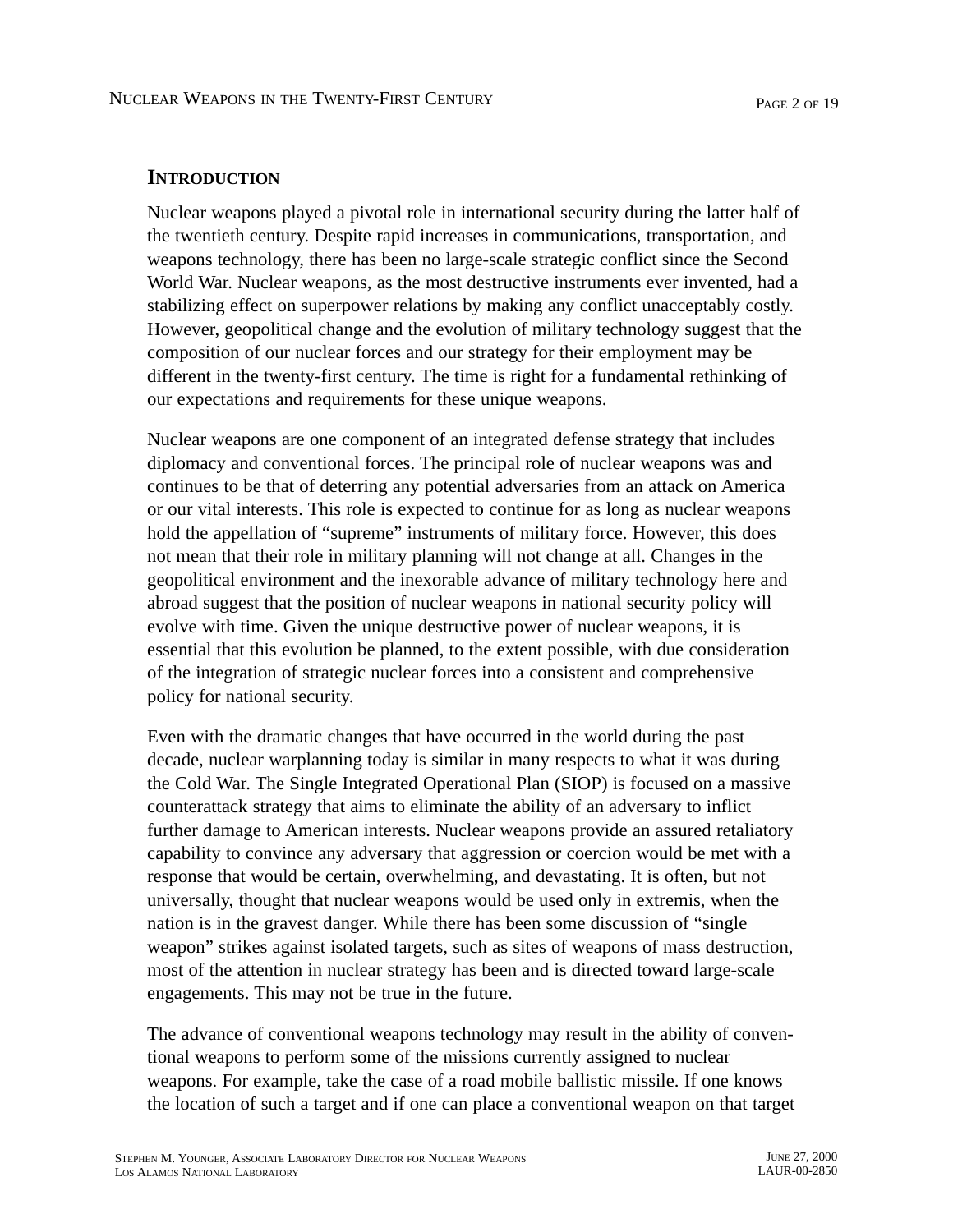with meter-scale accuracy, then it can be destroyed without a nuclear weapon. On the other hand, if one does not know the location of the target to within many kilometers then even a nuclear weapon may not destroy it. The key parameters required for target destruction are intelligence and precision delivery, not the explosive force of the weapon. However, even if a weapon is precisely delivered to the correct target point, countermeasures as simple as steel netting, boulder fields, or decoys complicate reliance on conventional weapons with limited radii of destruction.

The role of nuclear weaponry as the ultimate deterrent to aggression and the ultimate destructive force in combat will likely lead to the retention of at least some nuclear forces for decades to come. However, the composition of our nuclear arsenal may undergo significant modification to respond to changing conditions, changing military needs, and changes in our confidence in our ability to maintain credible nuclear forces without nuclear testing or large-scale weapons production. Options for precision delivery of nuclear weapons may reduce the requirement for high yield. Lower yield weapons could be produced as modifications of existing weapons designs, or they could employ more rugged and simpler designs that might be developed and maintained with high confidence without nuclear testing and with a smaller nuclear weapons complex than we envision is required to maintain our current nuclear forces.

This paper attempts to look forward to the role that nuclear weapons might play in the twenty-first century, starting about 2020. A twenty-year horizon was chosen because over this time scale it is possible to make reasonable projections of technology and some assumptions about the probable threat situation. It takes about twenty years for substantially new weapons technologies to be developed and fielded into dependable military systems. Since this is true for other countries as well as the United States, one can project the development of potential adversarial capabilities to some degree. Of course, changes in governments could occur quickly compared to this time scale, but the technology that would be employed against the United States would proceed more slowly. This paper focuses on state-to-state defense and does not explicitly consider terrorism or the rapid evolution of entirely new state threats. It is unlikely that an emergent power would be able to develop the technology necessary to confront the United States on a time scale faster than two decades without some obvious indicators that would enable our technological or diplomatic response.

Why is this an important issue now? Current plans call for the deployment of the "next generation" of strategic forces in about 2020, including replacements for intercontinental ballistic missiles (ICBMs), the Ohio-class ballistic missile submarine, and perhaps even the venerable B52 bomber. This strategic modernization will be expensive, and it is not too soon to begin the debate over what kinds of strategic forces are needed to meet future needs.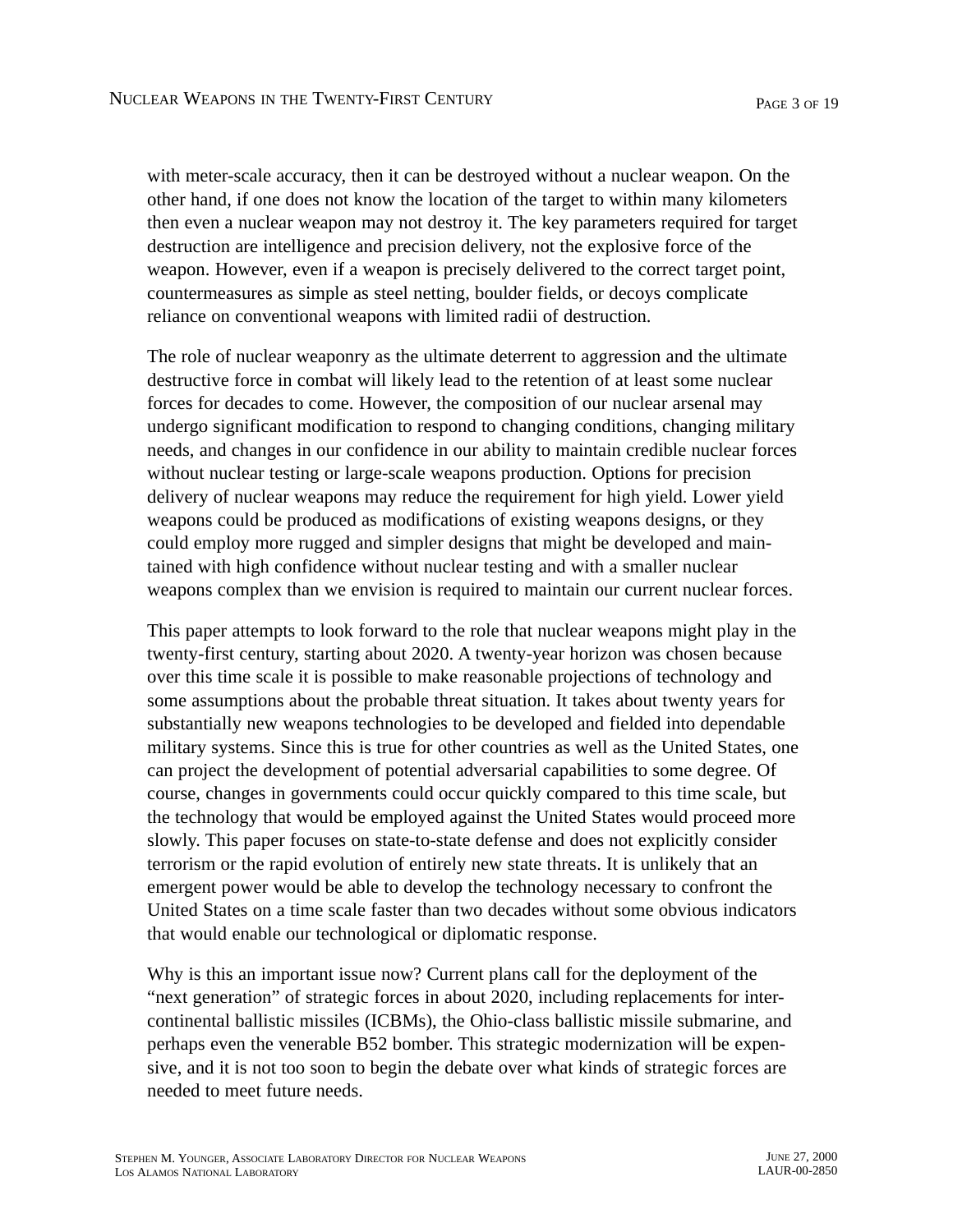It takes at least a decade to deploy a new technology, and if research and development are required, additional time may be needed. For such a key component of national defense, it is not sufficient to merely demonstrate that new systems work. There must be sufficient time to shake out the inevitable problems associated with new systems so as to make them dependable beyond reasonable doubt of our own government and the governments of potential adversaries. Time must also be allowed for the negotiation of treaties or other international agreements that support the new force structure and that preclude the marginalization of our forces by either a massive breakout or any other action that would reduce the effectiveness of our forces. Finally, the twentieth century repeatedly demonstrated that sweeping geopolitical changes occur on a short time scale compared to our ability to respond with new technologies or doctrines. It is imperative to consider the widest range of potential options before a crisis develops and to maintain a sufficiently robust research and development base to enable a response at that time.

The development of naval air power during the 1930s is a prime example of the need to evaluate the role of new technologies well before any anticipated engagement. The development of radar and ballistic missiles during the 1940s is an example of technologies developed during a conflict using preexisting foundations of research and technology. Some investment in thinking about future strategic forces now could reap significant dividends in the future.

Planning for future strategic defense is a highly complex affair that requires the consideration of many possible contingencies. This paper is not intended to be a complete analysis of such a complex topic. Rather, its purpose is to stimulate thinking about changes in the international environment and technology that might be expected to influence the makeup of our strategic warfighting capability.

In order to set the stage, I first present a brief overview of the geopolitical situation that might reasonably be expected to influence defense strategy in 2020. This is followed by a discussion of what weapons technology might be available to the United States and other countries. Next, a discussion is given of some force structures, including weapons and supporting infrastructure, that might satisfy future defense needs. The paper concludes with a summary and suggestions for further work.

## **THE INTERNATIONAL SITUATION IN THE TWENTY-FIRST CENTURY**

Before one can rationally discuss future defense needs, it is necessary to know what one is defending against. The past decade has demonstrated the difficulty and danger of predicting the geopolitical future, but there are some forecasts that can be made with reasonable confidence and which can be used to guide further discussion.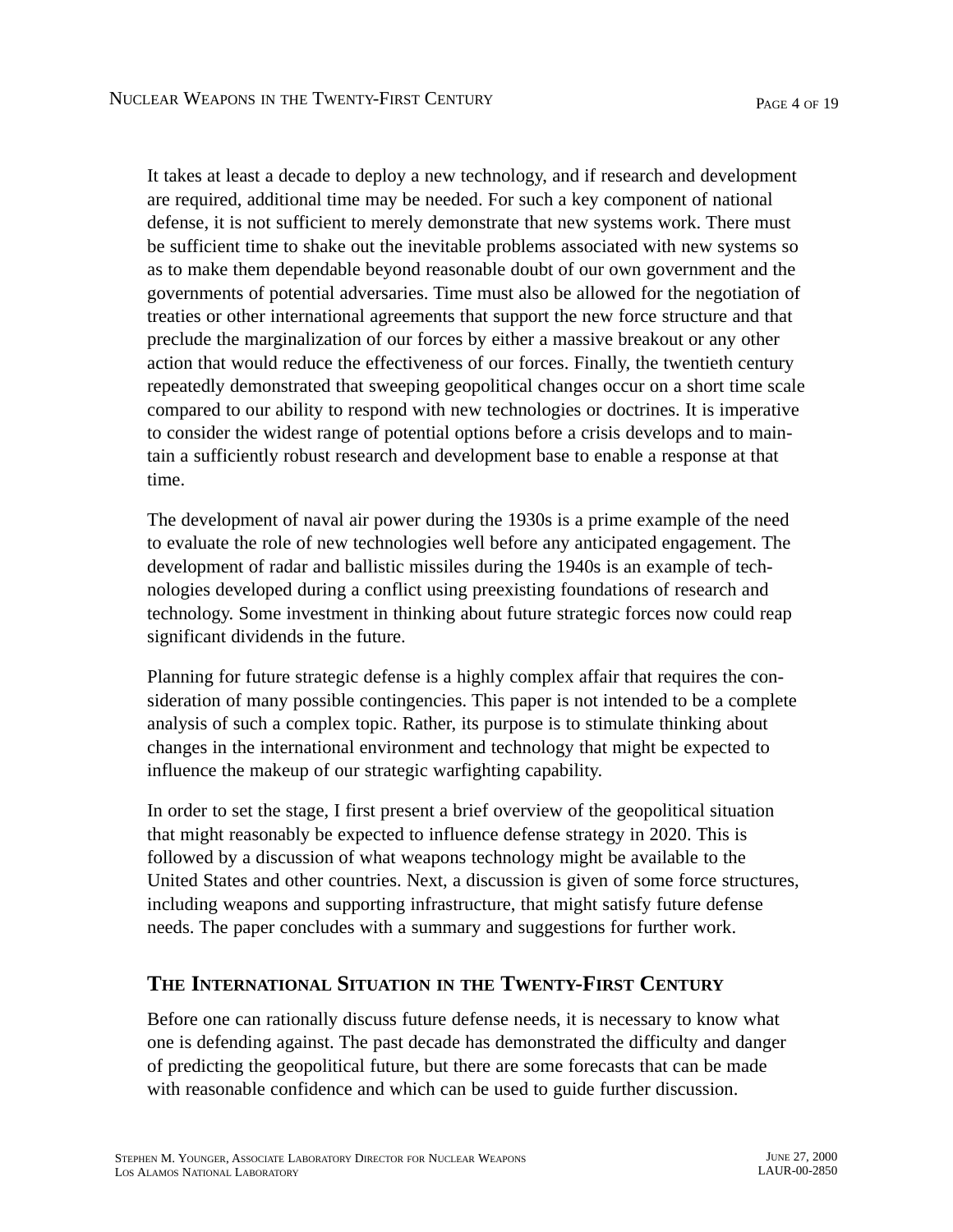#### **Strategic Threats to U.S. National Security in the Twenty-First Century**

Future national security threats to the United States might be divided into three major categories: major power conflicts, especially those involving Russia and China; regional conflicts, including potential nuclear states such as Iran, Iraq, or North Korea; and conflicts involving terrorist groups and other nonstate organizations. Only the first two major categories will be considered here, since it is arguable whether there is any role for strategic nuclear forces in dealing with terrorism and substate threats. However, strategic conflicts can be sparked by terrorist acts, as was the case in the First World War and other conflicts.

*Russia* — During the past 200 years European Russia has sustained a series of catastrophes including the invasion of Napoleon, the Crimean War, the First World War, the Revolution, the Second World War, and now the transition from a communist state to something else. In each case the country recovered within a generation. Even after the Second World War, when the country was essentially in ruins, it came back to launch Sputnik within twelve years. While one cannot predict what will happen in a country so volatile as Russia, it is not unreasonable to assume that it will endeavor to return to a conventional military power while continuing to rely on a significant nuclear capability. It is clear from Russia's investment in conventional military technology that it wishes to reassert its status in this area and to continue a lucrative business in the international arms trade.

*China* — China's international aims are in development, but their long stated intention to "reunify" Taiwan into the mainland and their territorial moves in the South China Sea indicate that they plan to play a broader role on the international stage. China has a small nuclear arsenal but one capable of inflicting unacceptable damage on American territory and interests. It is unclear at present what, if any, impact alleged Chinese nuclear espionage will have on the modernization of its nuclear arsenal. However, it is worth noting that China has several nuclear weapons systems in the advanced development stage including a new cruise missile, which presumably can carry a nuclear warhead, and new land-launched and sea-launched ballistic missiles. Road mobile nuclear capable missiles add a degree of survivability to China's limited nuclear arsenal. The desire to develop an operational ballistic missile submarine is another suggestion that China is concerned about the survivability of its nuclear forces and perhaps is a comment on its future goals of power projection outside of the immediate Pacific area.

*Other Countries* — The nuclear tests of India and Pakistan again demonstrate that countries will act in their own perceived national interests, sometimes in direct opposition to the wishes of the United States or to previous treaty commitments or arrangements. Continued tensions in South Asia, including Sino-Indian tensions, bear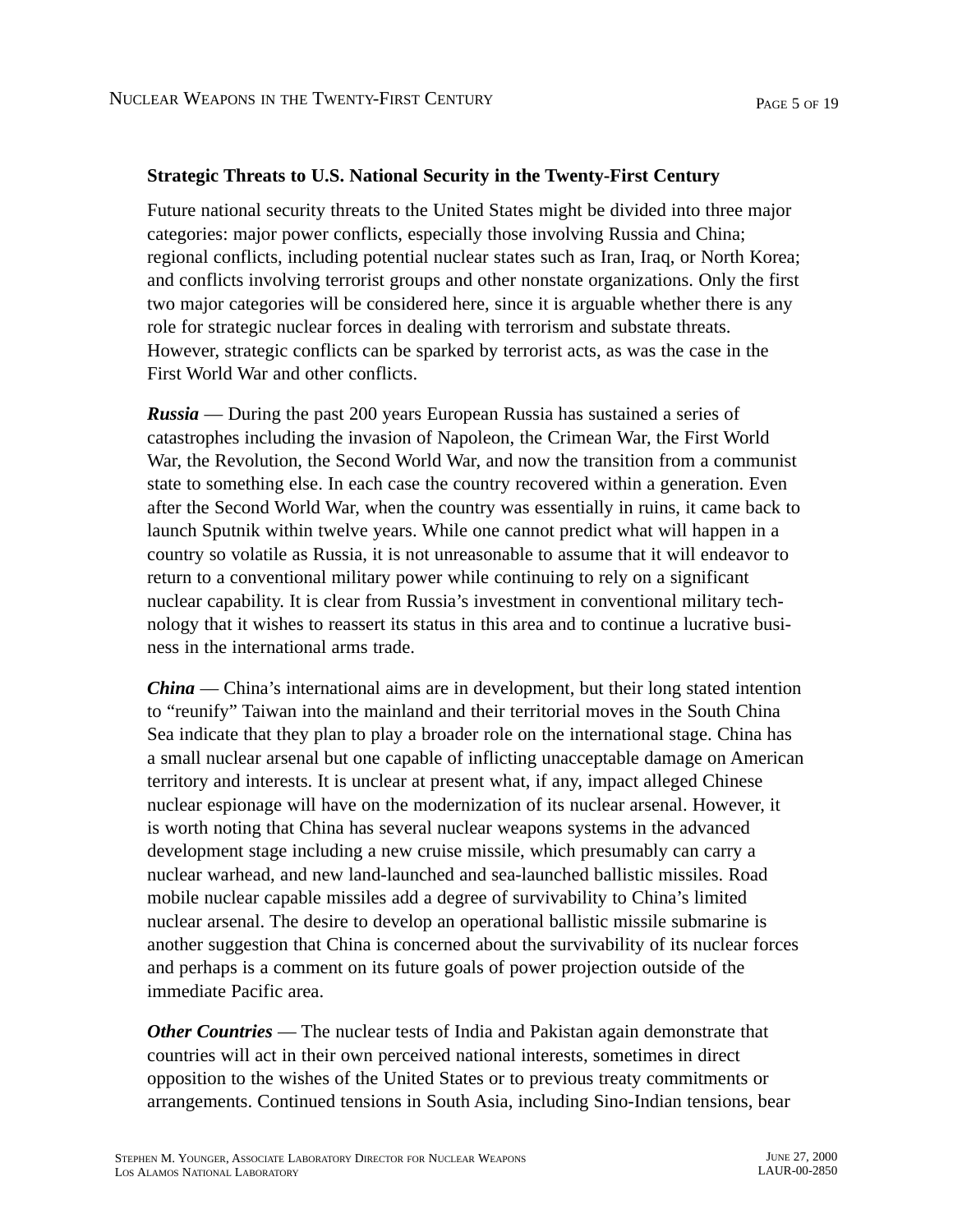close monitoring, but they may not directly involve the United States. The Middle East will continue to be a problem area due to the misalignment of ethnic, cultural, and national borders. The prospects for Arab or Islamic unification do not appear imminent at present, but historically this unification has relied on a charismatic leader, whose advent is difficult to predict. Continued problems in the Balkans and elsewhere in the world may tax American and allied conventional capabilities, but such conflicts are not expected to assume a nuclear dimension in the foreseeable future. North Korea is presumed to have at least some nuclear capability and has demonstrated remarkable progress in ballistic missile technology, despite its perilous economic condition. Japan and South Korea look upon North Korea's nuclear ambitions with concern and could pursue their own nuclear programs if they felt uncertainty in the American nuclear umbrella. Similar concerns could apply to Taiwan in light of recent statements made by the People's Republic of China.

Nuclear engagement scenarios are not necessarily binary. Third countries may feel compelled to intervene in disputes between nuclear states or in conflicts involving weapons of mass destruction that could spill over into their territory or interests. For example, China may feel a need to act in a nuclear exchange between India and Pakistan. Similarly, Israel may feel a need to act in a major conflict of its neighbors that involved weapons of mass destruction.

# **FOREIGN WEAPONS TECHNOLOGY IN THE TWENTY-FIRST CENTURY**

Trends evident today suggest that by 2020 many countries in the world will have access to several important technologies.

- ❍ Weapons of mass destruction: India and Pakistan graphically demonstrated the ability of midlevel technology states to construct or obtain nuclear weapons. Chemical and biological weapons are assumed to be within the reach of many countries today.
- ❍ Long-range ballistic missile technology: It is apparent that countries like North Korea, Iran, India, Pakistan, and other countries have or will soon have the capability to project force at intercontinental distances. The developing international marketplace in these technologies may make long-range missiles available to almost any country that has the money and the basic technical capability to acquire and use them. Although such missiles may lack the precision of current U.S. weapons, they might be entirely adequate for the delivery of weapons of mass destruction.
- ❍ Space imaging: Commercial services already provide high-resolution images from space. The technical capability to provide these images in real time to customers around the world should be expected to develop. Whether international agreements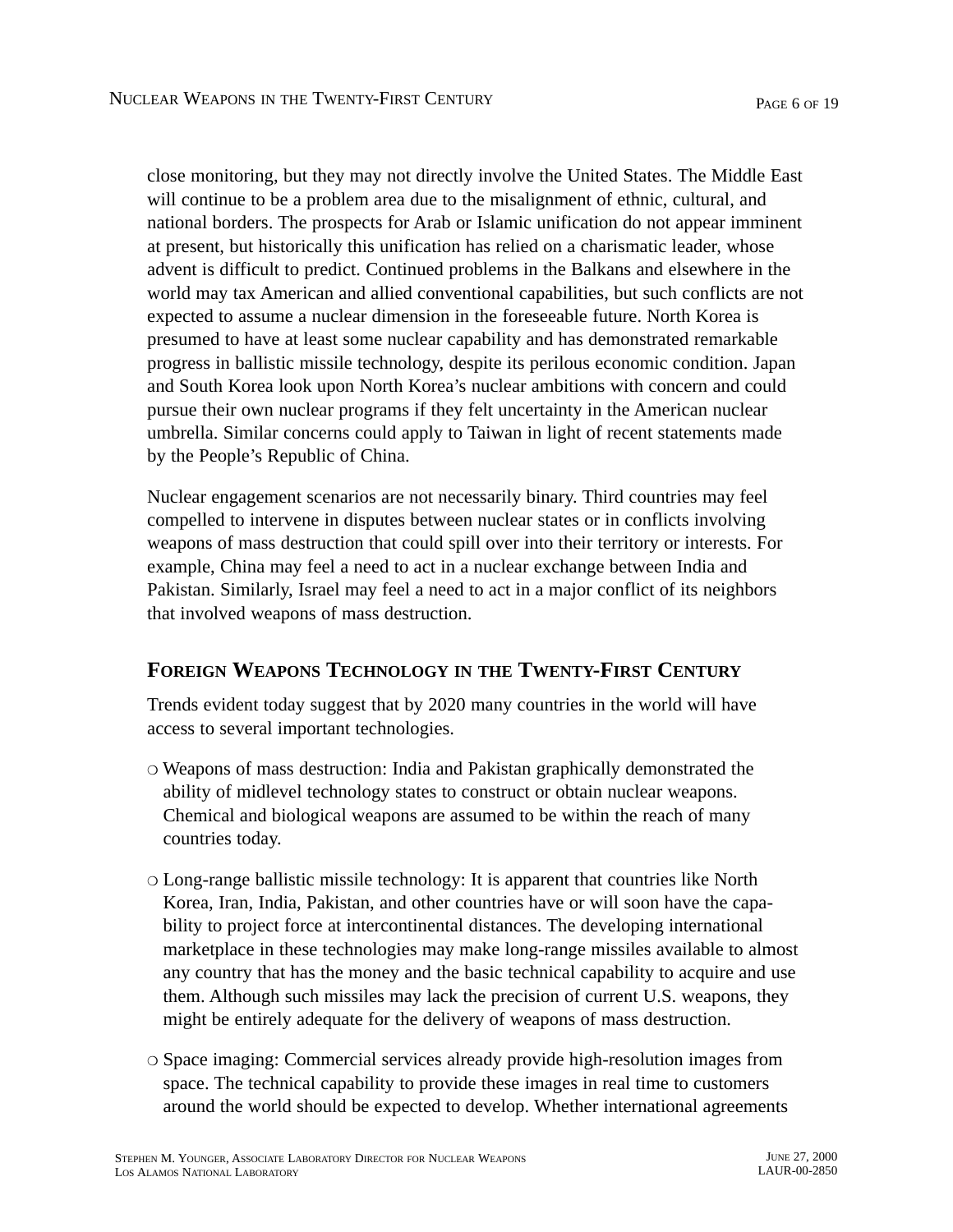will be enacted to prevent collection against sensitive sites remains to be seen. At some point, Third World countries will have the capability to launch their own intelligence satellites or will pay others to launch them, thus bypassing the need for commercial services.

- ❍ Russian weapons technology: Despite its economic troubles, Russia is committing significant resources to the research and development of advanced conventional weapons. Part of the reason for this is certainly to provide a credible defense of Russia and its vital interests. However, Russia also sees a lucrative international arms market that appreciates the low cost and operational simplicity of its weapons. One might expect more countries to have access to "last generation" but quite capable Russian military technology including missiles, air defenses, submarines, tanks, and other systems.
- ❍ Advanced communications and computer technology: The spread of communications and computer technology will serve as a force multiplier for a growing number of countries. The ability to effectively employ a small number of electronic weapons against a technologically and/or numerically superior enemy is a cost-effective force-leveling tactic.

The United States will enjoy superiority in conventional and nuclear weapons as long as adequate investments are made in research and development and in the deployment of the resulting weapons systems. However, we should expect other countries to employ many of our ideas in their own defense strategy including the simple copying of our technology and doctrines, or the use of our technology to develop weapons systems of their own. They may also attempt to exploit weaknesses in our advanced technology through means such as electromagnetic weapons, chemical and/or biological weapons, and other "asymmetric means."

# **U.S. DEFENSE TECHNOLOGIES IN THE TWENTY-FIRST CENTURY**

### **Conventional Military Technology**

Advances in military technology have been much discussed in the literature and are said to be leading toward a revolution in military affairs. Relevant to the present discussion, there are several advances in conventional weapons technology that deserve mention.

❍ Advanced precision munitions: It is already possible for cruise missiles to deliver payloads to targets hundreds of miles from their launch point with few meter accuracy. High precision for intercontinental missiles, either land- or sea-launched, is also possible. Given that ballistic missile reentry vehicles arrive on target with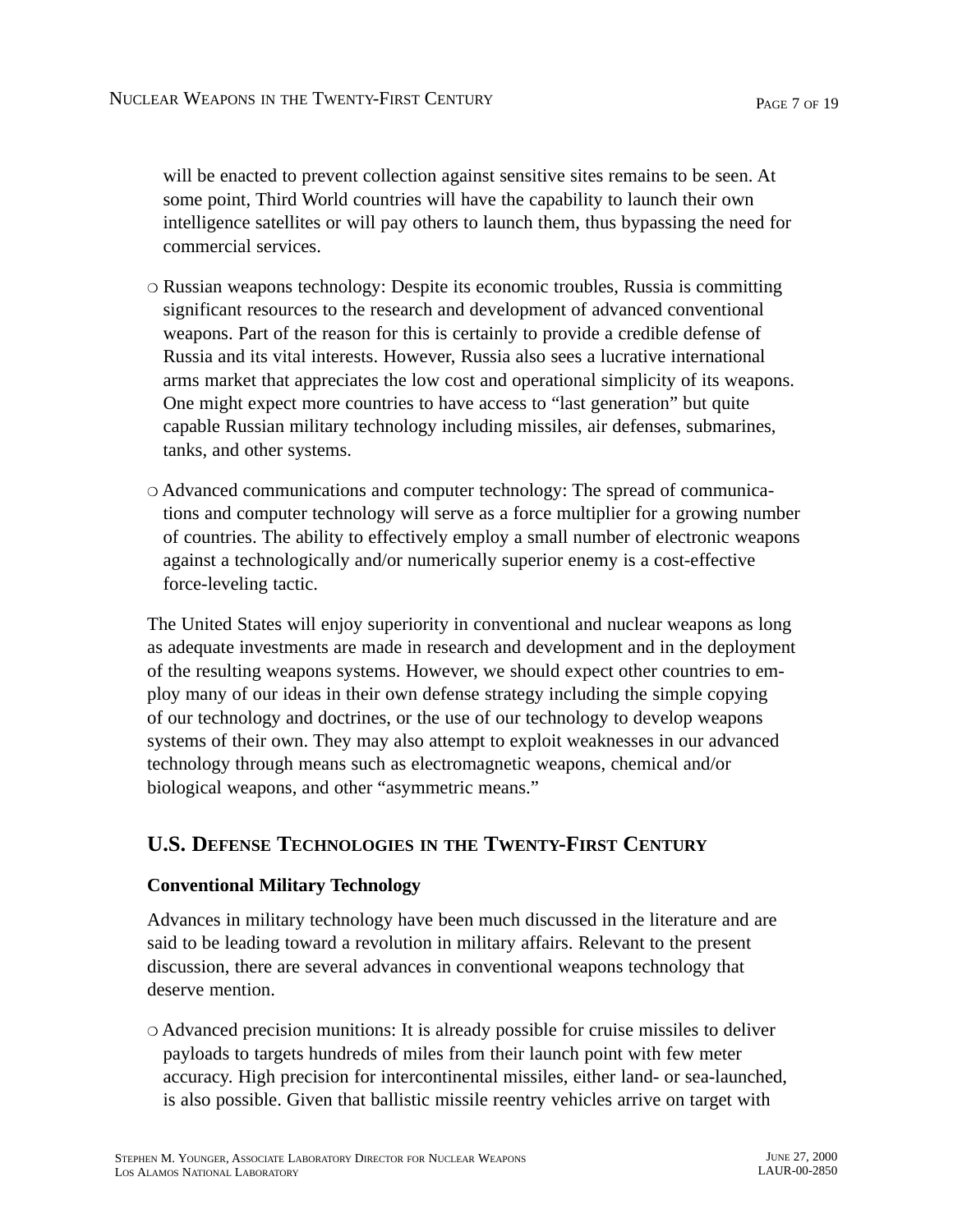velocities of thousands of meters per second, it is not necessary to have explosive payloads to destroy some classes of targets.

- ❍ Advanced real-time imagery and data fusion: Data collection from satellites and from unmanned forward platforms will enable real-time remote battle management, including the direction of precision munitions to distant, even mobile, targets.
- ❍ Antiballistic missile technology will mature if the appropriate investment is made, enabling some defense against limited missile attacks. Analogous defenses could be developed against cruise missiles and aircraft, although these threats are in many ways a tougher problem due to the greater number of potential entry points and the availability of stealth technology.
- ❍ Information warfare may develop in such a fashion to enable the United States to interdict enemy command, control, and communications.

There has been much discussion of other advanced conventional technologies including unmanned aircraft, sensor technology, beam weapons, and so on. In this paper we will focus on those technologies that could have a strategic impact and that are related to the changing role of nuclear weapons. The importance of considering future defense against ballistic missiles, cruise missiles, and aircraft cannot be overestimated. The inexorable advance of technology will eventually make such defenses feasible and will put them within the grasp of any country that wishes to have them. Such is the case now with reasonably sophisticated air defenses. Long range strategic planners must at least consider the return of a traditional "armor /antiarmor" competition even for strategic forces. Stealth technologies, advanced countermeasures, and new technologies will affect these trades but will not change the fundamental ability of defense technologies to influence strategic thinking.

### **Nuclear Weapons–Related Technology**

Nuclear weapons pack incredible destructive force into a small, deliverable package. In addition to their psychological deterrent value, they are the only current means of holding at risk several classes of targets.

- ❍ Mobile targets, such as road mobile and rail mobile missiles
- ❍ Fixed moderately hard targets, such as missile silos
- ❍ Distributed targets, such as airfields or naval bases
- ❍ Hard targets, such as deeply buried command structures
- ❍ Superhard targets, such as facilities located beneath mountains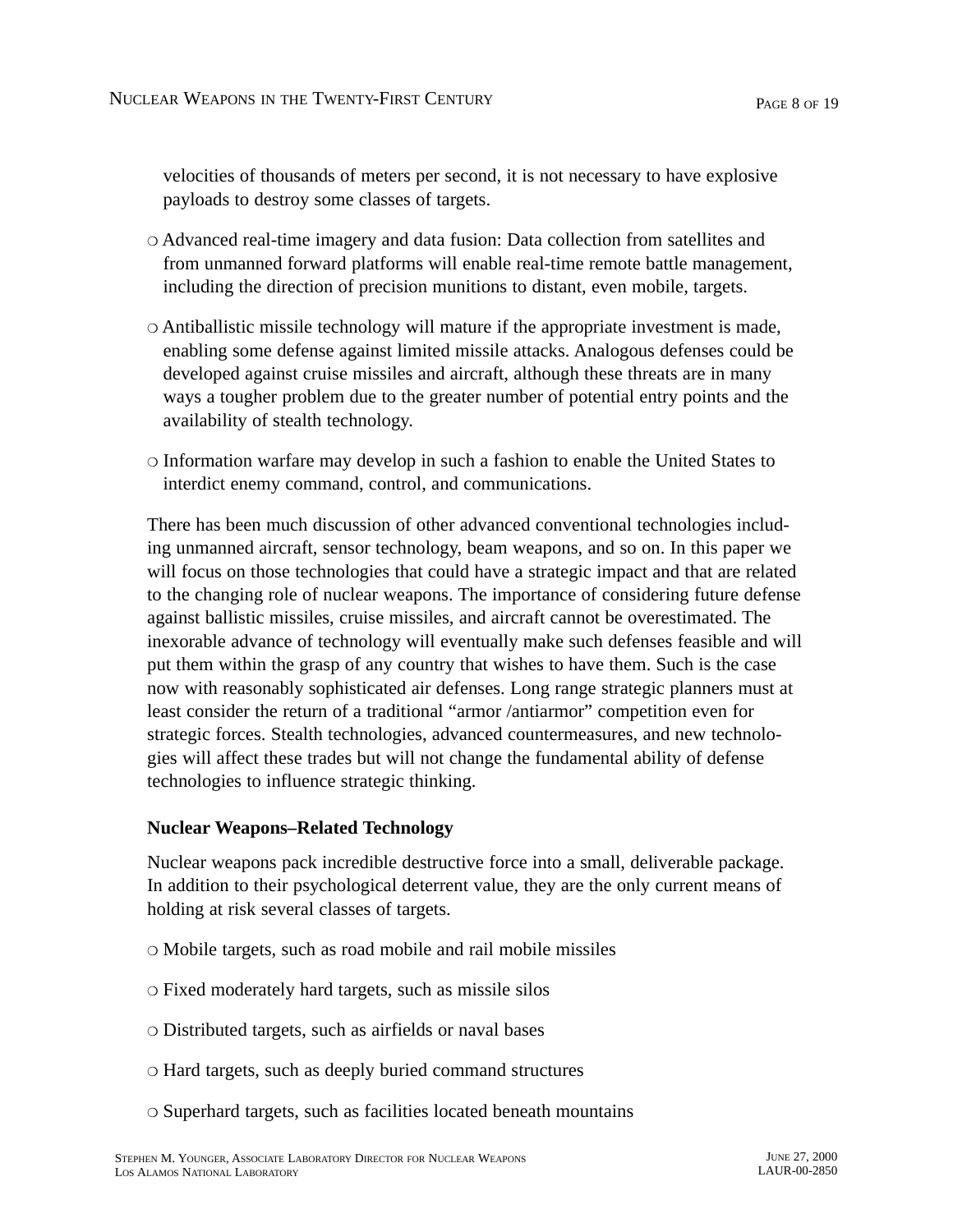Conventional weapons might be able to address some of the missions currently assigned to nuclear weapons, but not all of them. Some targets, like missile silos and command and control structures, are sufficiently hard that no conventional weapon will have the energy to defeat them. Other targets, such as airfields and naval bases, are sufficiently dispersed that a massive amount of conventional explosives would be required for their destruction. Even though conventional weapons could damage or destroy such targets, they could do so today only over an extended time frame and with the use of limited resources that may be required in other theaters of operation. Future conventional weapons designs may change this, but there are still limits on the amount of damage that can be caused with a given quantity of high explosive. For these and other reasons, nuclear weapons are expected to continue to play a role in strategic doctrine, independent of their role as a psychological deterrent to aggression.

The United States employs a counterforce strategy that targets military assets that could inflict damage to our national interests. We do not threaten cities or populations as in a countervalue policy, although there is an implicit threat of doing so that is a potent element of the deterrent calculus. American nuclear weapons systems are designed to hold specific classes of targets at risk, using the minimum explosive forces necessary to accomplish the mission. However, a sizable factor governing the explosive force required to defeat a target of given hardness is the precision with which weapons can be delivered. The evolution of accurate delivery systems could change engagement strategies for nuclear weapons, in some cases reducing the required yield or even eliminating the need for an explosion at all. Once again, the use of conventional weapons presumes a level of detailed information on the location and characteristics of the target that has so far eluded military planners. A reliance on precision conventional munitions for some strategic missions presumes a major investment in intelligence collection and analysis tools, including accurate means of assessing target damage following an attack. This is particularly important for strategic targets such as mobile missiles or weapons of mass destruction that could, if they survive, inflict significant damage.

Advances in military technology may change the makeup and use of our strategic forces in several ways.

❍ Some important classes of targets, such as mobile missiles, might be effectively dealt with by long-range precision conventional weapons. One can envision submarinelaunched ballistic missiles (SLBMs) and intercontinental ballistic missiles (ICBMs), loaded with such precision weapons, which could be directed by real-time intelligence to targets anywhere on the planet within 30 minutes. Maneuvering reentry vehicles could enable these weapons to follow and destroy moving targets.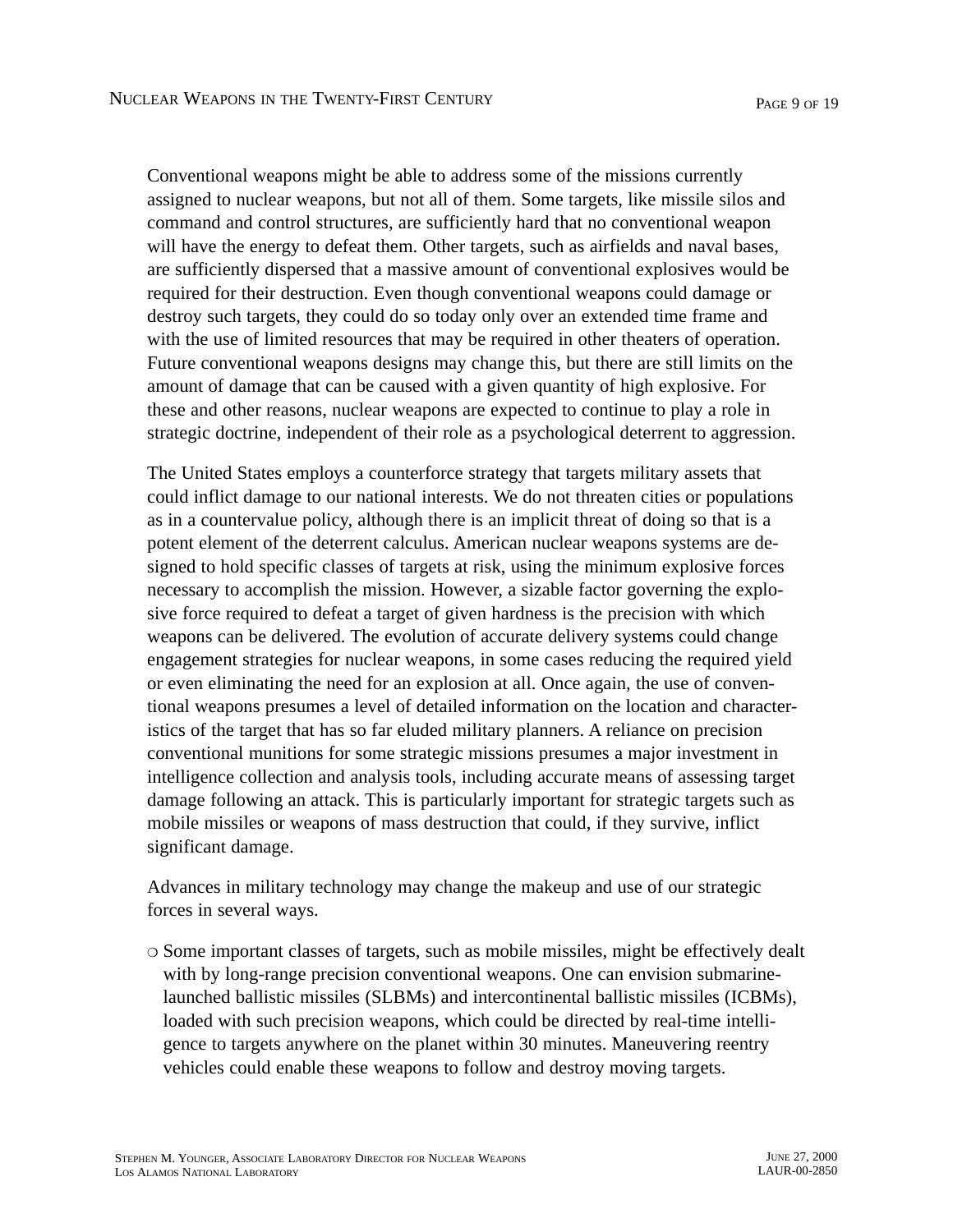- ❍ A 5-kiloton (kt) nuclear explosive detonated on a 30-foot-thick missile silo door will vaporize that door, destroying the missile inside. With precision delivery many hard targets might be able to be defeated with nuclear explosives having lower yield than we might currently employ. Such lower-yield weapons could use simpler and/or more robust designs than we have in our current arsenal. Simpler, more robust designs, in turn, might allow the nuclear arsenal to be maintained with a smaller maintenance and production complex than is required to support the sophisticated, highly optimized weapons in our stockpile. As in the case of advanced conventional weapons, the use of lower-yield nuclear weapons against hardened targets could be made problematic through the use of relatively simple countermeasures. In the example of a silo door, shielding could be used to separate the blast from the door area, reducing the effectiveness of the weapon.
- ❍ Widely dispersed targets require energy (yield) for assured destruction. Several dispersed lower-yield weapons will produce the same effect as a single higher-yield weapon. Using multiple weapons on a single target assumes that fratricide effects can be dealt with in planning multiple nuclear bursts in a single target area. Such an approach also requires a larger number of weapons, a factor that would be more challenging if deep cuts in weapons numbers are negotiated. A benefit of lower-yield weapons is that the collateral damage sustained by the near-target area may be reduced, an important factor in attacks near urban areas.
- ❍ Some very hard targets require high yield to destroy them. No application of conventional explosives or even lower-yield nuclear explosives will destroy such targets, which might include hardened structures buried beneath hundreds of feet of earth or rock. For such purposes it might be desirable to retain a small number of higher-yield nuclear weapons in the arsenal as deterrents against enemy confidence in the survival of such targets.
- ❍ Superhard targets, such as those found under certain Russian mountains, may not be able to be defeated reliably by even high-yield nuclear weapons. In this case, one might use a different strategy such as "functional defeat" in which power, communications, or other vital functions are eliminated or denied without the physical destruction of the main target. Alternately, one might use negotiations to eliminate a target, bargaining away a limited set of special targets for concessions on our part.

These proposals are a departure from conventional thinking on nuclear issues. For example, our ability to negotiate away superhard targets would be very difficult at best. Others, such as the ability of precision advanced conventional munitions to hold at risk mobile and other soft-point targets, are more realistic and require only projections of current technology. In the latter case, a challenge may come from arms control concerns of other countries that see their own nuclear forces made marginal. Also,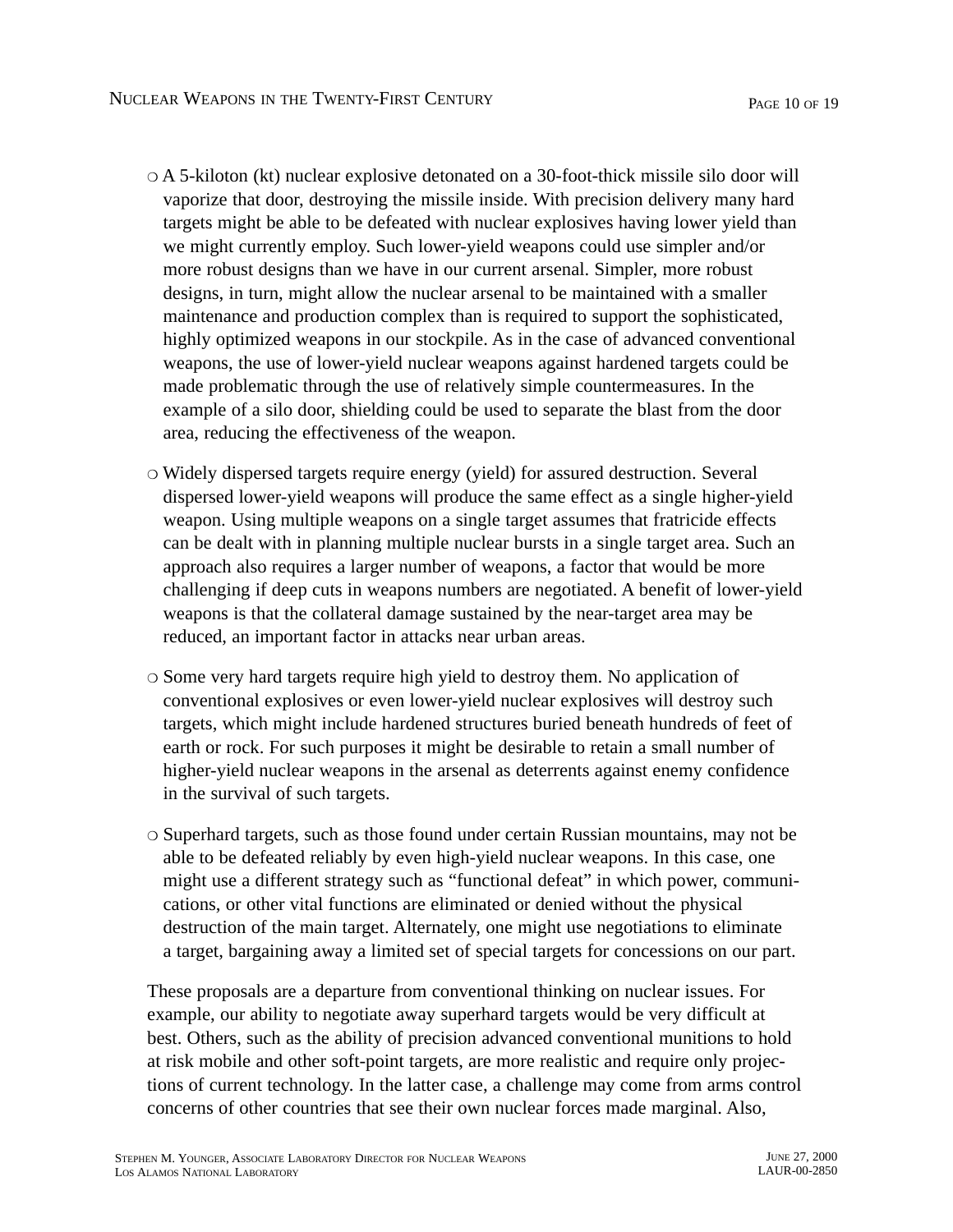potential adversaries may use "asymmetric means" to counter our advanced technology.

An important consideration in thinking about lower-yield nuclear forces for most of our strategic nuclear requirements is that such weapons could be much simpler than our current highly optimized nuclear designs. Given sufficient throw-weight on our missiles, we could use gun-assembled or other simple, rugged designs that might be maintained with high confidence without nuclear testing. Such designs would require a significantly smaller industrial plant for their maintenance than our current forces. If based on uranium weapons designs, a much smaller plutonium infrastructure would be required. Other technologies specific to high-yield nuclear weapons could be placed in a standby mode rather than a production mode. Finally, simpler weapons might be maintained with higher confidence for longer periods by a weapons staff that has little or no direct experience with nuclear testing. However, should the country elect to follow such a path it will still be necessary to retain expertise in more sophisticated nuclear designs as a hedge against changing conditions in the future.

There is an additional, nontechnical, consideration that will influence future nuclear policy. Given current and projected scientific capabilities, it is difficult or impossible to confidently field a new, highly optimized, nuclear warhead design without nuclear testing. For this and other reasons, the United States intends to maintain its existing nuclear designs into the indefinite future. This is a fundamental change in how we maintain our arsenal. Recent concerns about espionage in the weapons program raise questions about our ability to keep weapons designs secret over many decades. Some in the intelligence community contend that a fixed target, such as our nuclear designs, will be compromised by a determined adversary given sufficient time. Information about our designs could provide important guidance to countries that wish to improve their own nuclear arsenals. Such information would also be advantageous to countries attempting to optimize some future ballistic missile defense system of their own for use against our systems. Finally, it could assist potential adversaries in deploying their strategic forces in a manner designed to make it difficult for us to assure their destruction.

Planners need to consider what we will do when, and not if, the details of our nuclear forces become known by a potential adversary. There are several paths that could be employed here, including disinformation, counterintelligence, etc. One path that has been proven to work has been to change our forces on a regular basis in response to evolving military requirements and technology options. The certification of substantially new nuclear weapons designs is difficult or impossible to do with high confidence without underground nuclear testing. However, the United States has a large archive of previously tested designs that might be fielded with reasonable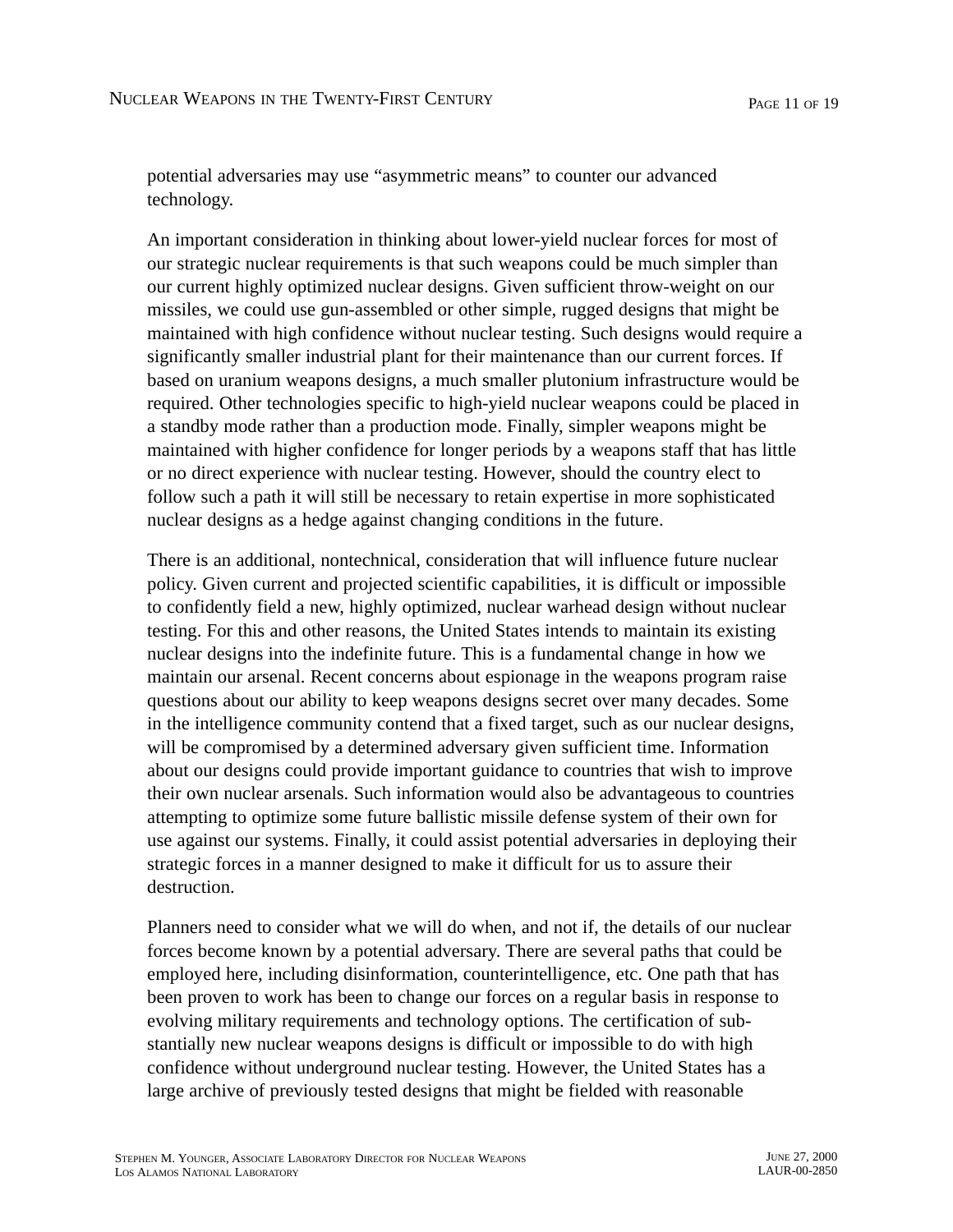confidence to meet evolving military needs. In addition, the current stockpile has significant flexibility for modification for new requirements. Such flexibility was most recently evidenced by the modification of the B61 bomb to provide earth-penetrating capability. A move toward a mixed force of long-range conventional and lower-yield nuclear weapons with improved accuracy would be another means of meeting this need. Such decisions need not be exclusive. It may be wisest to employ multiple technologies, both nuclear and nonnuclear, to create a robust future strategic posture.

## **STRATEGIC FORCES TO MEET FUTURE DEFENSE NEEDS**

Planning strategic forces is a highly complicated affair that must include technical, geopolitical, and military considerations. A full analysis is not attempted here. The purpose of this section is to suggest some broad options that can be used as starting points for more detailed treatment. Although this section concentrates on strategic forces, it is worth noting that several countries possess potent "nonstrategic" nuclear forces that are designed for tactical engagements. Nonstrategic forces include nuclear artillery shells, atomic demolition munitions, short-range missiles, and air-delivered bombs. While such weapons are typically lower in yield than most strategic bombs and warheads, they are still nuclear explosives with destructive power vastly greater than conventional weapons. One might expect the division between "tactical" and "strategic" weapons to blur in the future, especially if significant reductions in strategic arsenals occur.

#### **Scenario 1: Status Quo**

Nuclear weapons represent the ultimate defense of the nation, a deterrent against any and all potential adversaries. Combined with diplomacy and conventional military capabilities, nuclear weapons have helped to avoid a large-scale conflict between leading world powers for over fifty years. This is an astonishing achievement given the acceleration in communications and transportation that took place during this time.

When the Cold War ended, the U.S. nuclear stockpile consisted of a set of highly optimized warheads and bombs on highly reliable missiles and aircraft. These weapons systems were designed primarily to counter the massive Soviet threat. They were and are the most advanced of their kind in the world. Current plans call for them to be retained essentially indefinitely. There are several good reasons for this.

❍ These weapons are safe, reliable, and meet performance requirements.

- ❍ We have nuclear test data that support our understanding of their operation.
- ❍ New warheads of comparable capability are difficult or impossible to field without nuclear testing.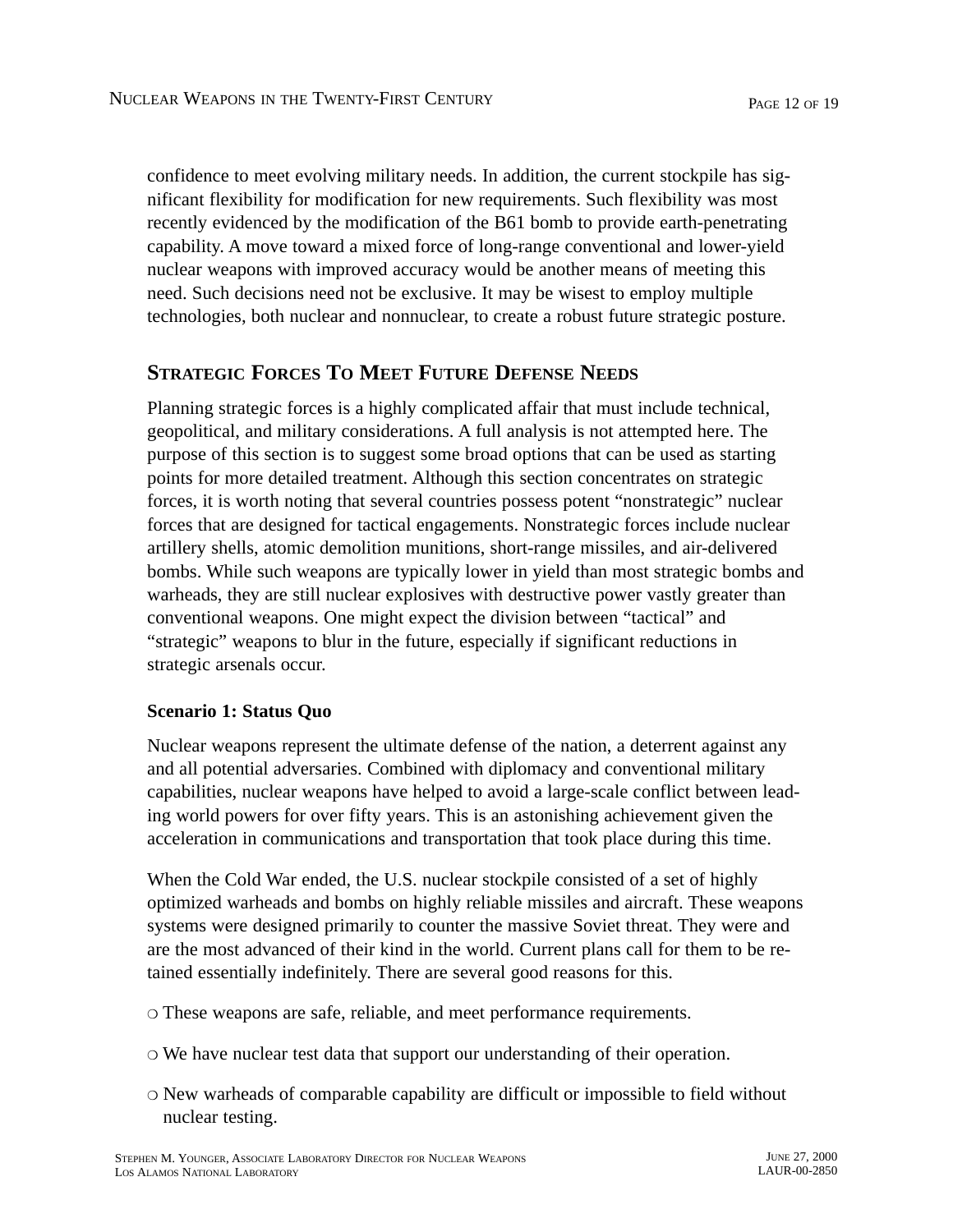❍ They can be modified in many ways to respond to changing military requirements, as was done when the B61 bomb was modified to give it an earth-penetrating capability.

This scenario maintains a triad of ICBMs, SLBMs, and bombers. More than one type of weapon is maintained in each leg of the triad to provide backup capability should one weapon type encounter a problem. This strategy served us well during the Cold War. Given the rapidity with which the geopolitical situation can change, there is merit in following a prudent and conservative path for future nuclear forces.

There are several potential disadvantages to maintaining the existing stockpile indefinitely. Over time such highly optimized systems may be less well suited to military requirements. Refurbishment and other changes will be made to aging warheads and bombs, changes that might be difficult to certify without nuclear testing. Also, the cost of maintaining these weapons is high for both DoD and DOE. In the case of DOE, an extensive infrastructure of laboratories and plants is required for the Stockpile Stewardship program, including a new manufacturing capability for plutonium pits. Finally, the current stockpile may not be credible against some set of potential adversaries. For example, if a national emergency were to develop that involved the imminent use of weapons of mass destruction against American interests, would an adversary consider our threat of a multiwarhead attack by the Peacekeeper ICBM or a Trident SLBM as overkill and hence not a realistic threat? Such a reliance on high-yield strategic weapons could lead to "self-deterrence," a limitation on strategic options, and consequently a lessening of the stabilizing effect of nuclear weapons.

### **Scenario 2: Reduced Stockpile of Existing Designs**

This scenario assumes that arms control initiatives have make it advantageous to the United States to greatly reduce our stockpile of existing nuclear weapons. It is similar to Scenario 1 with lower force levels. One can debate the merit of eliminating one arm of the strategic triad or the nonstrategic (i.e. tactical) nuclear forces under such circumstances, depending on the depth of the reductions. Cost savings associated with reduced numbers are not directly proportional to the number of weapons since a significant infrastructure is required to support any type of modern nuclear design. The cost advantage would be in the size of the required production plant and not in the diversity of technical capabilities that are required.

At very low stockpile numbers it may be useful to explicitly consider a "flexible stockpile" strategy that takes advantage of the flexibility inherent in current nuclear weapon designs. The United States could have a mixed force of weapons based upon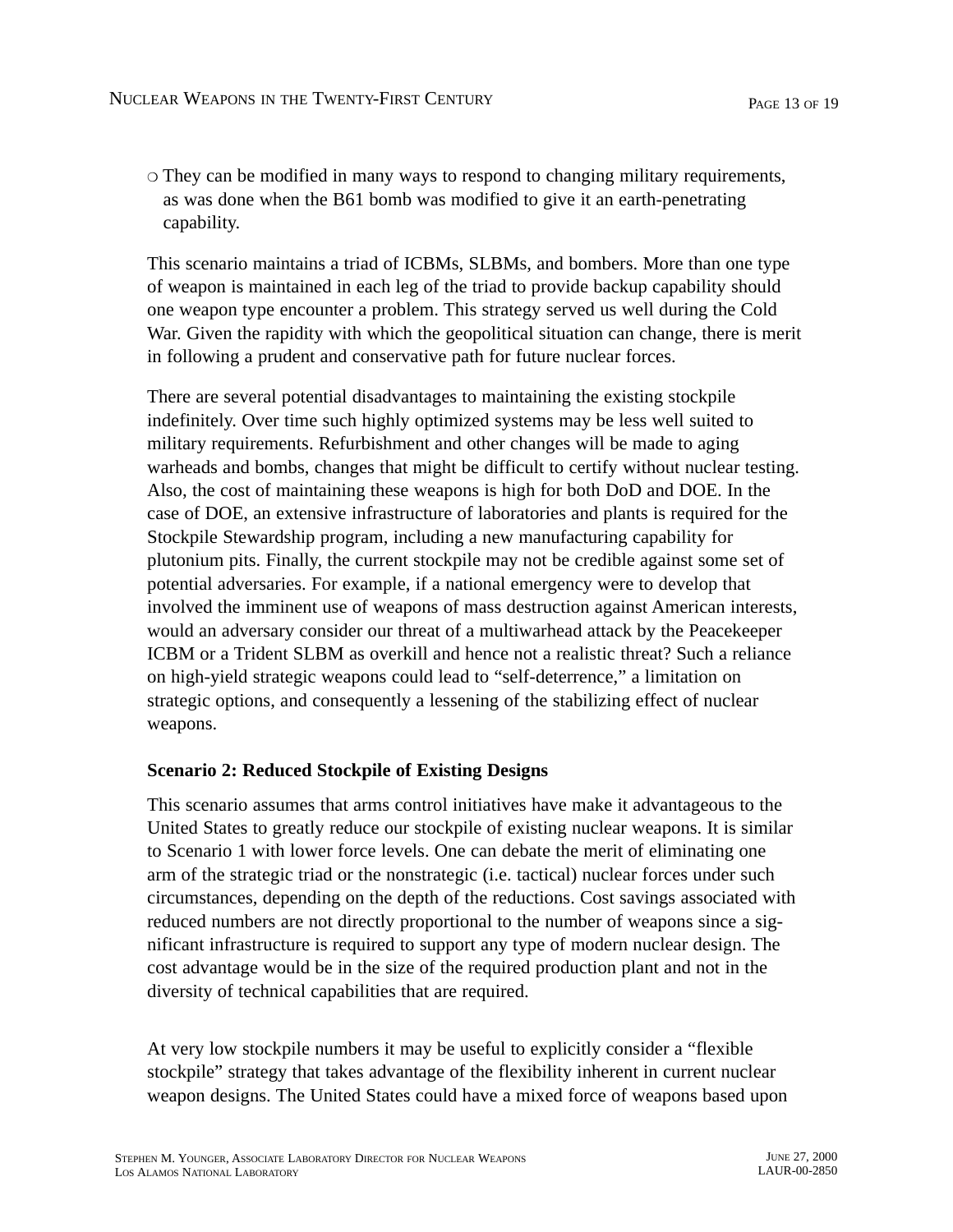current types suitably modified to meet evolving military needs. Special consideration might be given to maneuvering reentry vehicles that can deal effectively with enemy defenses. One could consider tailored output weapons for special applications such as those that produce an enhanced electromagnetic pulse for the disabling of electronics or those that produce enhanced radiation for the destruction of chemical or biological weapons with minimum collateral damage. (There is serious doubt in the nuclear weapons community as to whether such systems could be introduced into the stockpile without additional nuclear testing.) Careful consideration must be given to single-point failure in a reduced stockpile. For example, the use of a common missile or a common warhead for ICBMs and SLBMs would save money but would introduce a potential single-point failure in the majority of strategic forces.

In selecting weapons that would be maintained in a smaller force structure, consideration might be given to those that are the most rugged, the easiest and cheapest to maintain, and the most flexible. Highly optimized weapons may be more efficient, but efficiency can come at the cost of complexity of maintenance. Without nuclear testing, small changes caused by natural aging or required component replacements will introduce some uncertainty into the stockpile, uncertainty that must be figured into military strategy. Understanding such uncertainty is especially important if the number of weapons types is reduced, admitting the possibility of single-point failure of a large part of the force. It may be advisable to view ruggedness and ease of maintenance as principal criteria for the selection of the types and distribution of weapons within a reduced stockpile. Given the uncertainty of future military needs, the ability of a weapon to be maintained, modified, and/or certified without nuclear testing may also be an important element in the decision process.

#### **Scenario 3: Mixed Conventional and Nuclear Strategic Forces**

Reasonable assumptions about the development of advanced conventional munitions leads to a scenario where the strategic workload is carried by a combination of nuclear and nonnuclear forces. It is possible to envision nonnuclear components to each of the arms of the strategic triad. Using conventional ICBMs and SLBMs, or their projected replacements, one could design reentry warheads to achieve high accuracy. These warheads would contain "smart" guidance systems that would receive intelligence handoffs from satellites or other sources before and/or during flight. Such systems would know that a target exists in a general area, be aware of its potential movement and signatures, and be able to home in on it. Given the kinetic energy of a reentering warhead, it might not be necessary for the system to contain high explosives. Hitting the target might be sufficient to destroy it. Similar warheads could be developed for cruise missiles that could be launched from bombers, submarines, or surface warships. In the case of cruise missiles, the lower velocity of delivery would require a highexplosive warhead.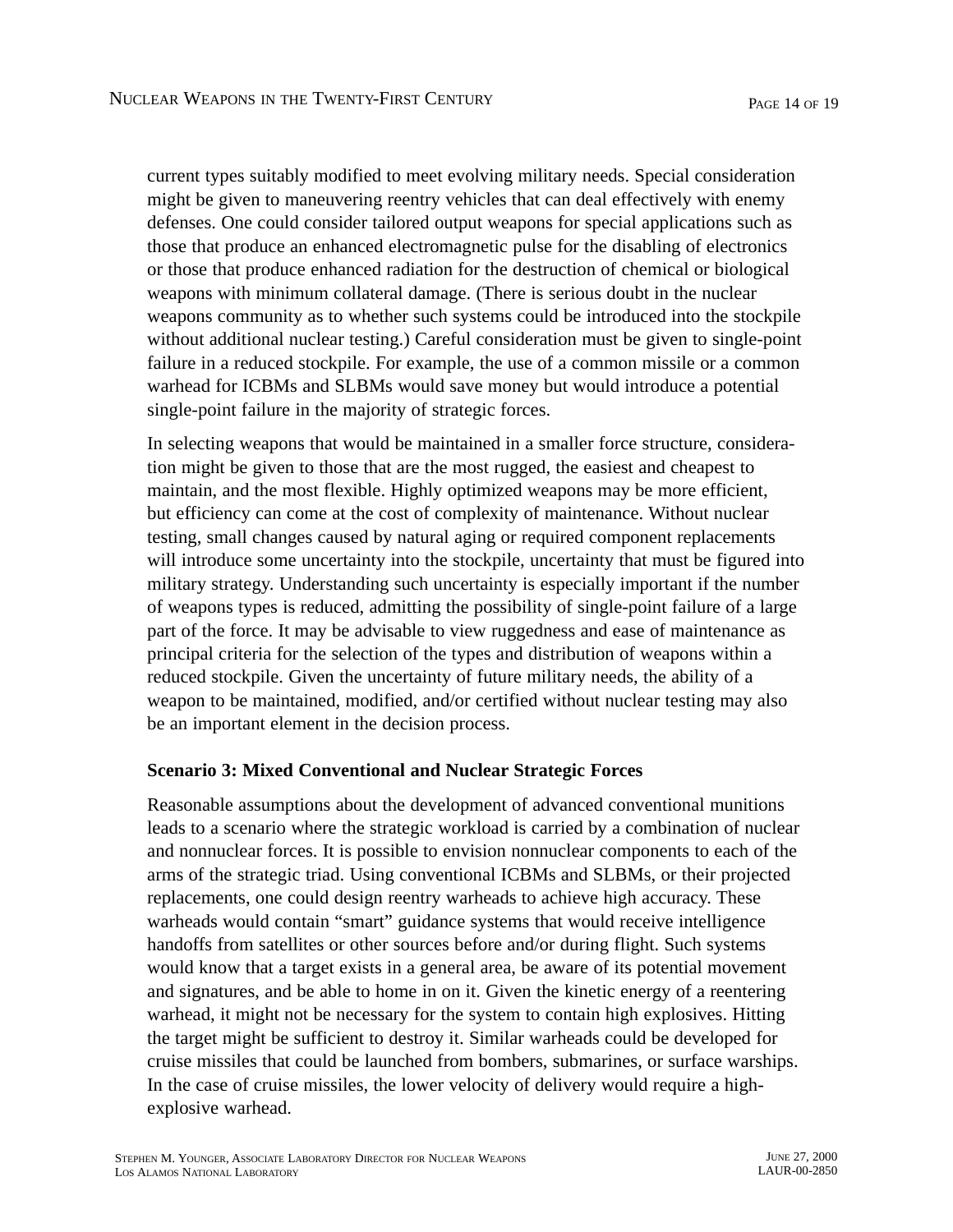A nonnuclear long-range weapon would be especially useful against limited numbers of time-urgent weapons of mass destruction targets such as biological weapons warheads that were in preparation for use against U.S. forces. Long-range nonnuclear weapons would enable such targets to be destroyed without causing the United States to be the first to employ nuclear weapons in a conflict. The use of nonnuclear strategic weapons against Russia, China, or other nuclear states would require care, since the appearance of such a weapon on long-range sensors might be indistinguishable from a nuclear attack by the United States.

A word of caution is needed on the use of precision munitions for high-value strategic targeting: The Kosovo conflict demonstrated very clearly that just the ability to place a weapon on the designated aim point is not enough to ensure mission success. Inaccurate target coordinates provided to pilots sometimes resulted in weapons being delivered very precisely to the wrong spot. Effective utilization of precision munitions demand that a premium be placed on the collection and the analysis of target information. This includes postattack damage assessments that determine the need for follow-on attacks and the ability of the adversary to use its weapons for offense or defense.

The nuclear component in this scenario could take one of several forms. First, one could employ a small number of existing weapons designs to retain a traditional counterforce deterrent strategy. Second, one could modify existing designs to reduce their yield, relying on precision delivery to help achieve military objectives. In this case one could use existing reentry warheads or develop new ones with the precision guidance necessary to destroy moderately-hard-point targets with low yield. Third, one could design and deploy a new set of nuclear weapons that do not require nuclear testing to be certified. Such weapons might be, but do not need to be, based on simple gun-assembled uranium designs that do not require a plutonium infrastructure and that do not require the same sophistication in nuclear weapons science and engineering as our current stockpile. However, nothing comes for free, and one must recognize that such simple weapons have important, perhaps fatal, tactical limitations that would preclude their use in some engagement scenarios. Also, such simple devices would be based on a very limited nuclear test database and would require extensive and expensive flight testing to assure that they could be delivered with the required precision. Fourth, one could consider a combination of new or modified low-yield warheads and some existing higher-yield designs to be retained against the possibility of unexpected developments in adversaries' defenses or of the need to hold very hard targets at risk. In this case one would need to retain much of the infrastructure of the current stockpile to ensure the continued performance of these highly optimized weapons. Savings could be achieved in the size of the plant complex required to remanufacture components and complete weapons.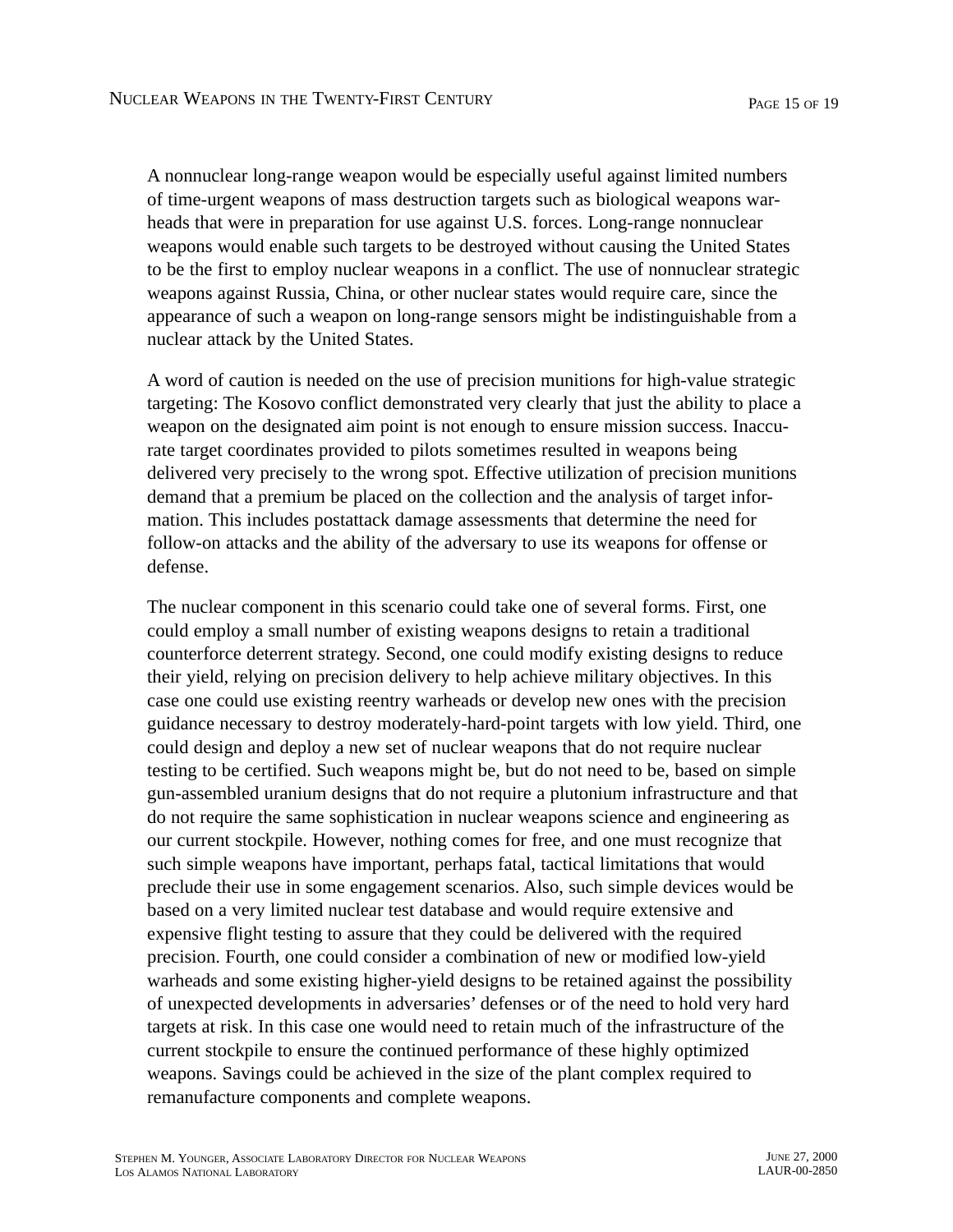#### **Scenario 4: Prospects for Wholly Nonnuclear Strategic Forces**

It is almost impossible to conceive of technological and political developments that would enable the United States to meet its defense needs in 2020 without nuclear weapons. There are several reasons for this. First, nuclear weapons continue to play a vital role in deterring other countries from launching significant military strikes against America, our allies, or our vital interests. The real threat of not just military defeat but national annihilation is a potent deterrent now and should be expected to remain so for at least the next few decades. Second, it does not appear possible with current or projected technology to assure ourselves that there are no—and never will be any nuclear weapons in the hands of potential adversaries. Given the unique destructive power of nuclear weapons, an asymmetry of this kind should be unacceptable to American military planners. Third, the development of antiballistic missile defense is encouraging, but the assumption that a leak-proof shield can be fielded by 2020 is debatable. Fourth, some targets will not be able to be held at risk by any type of conventional weapon because of their extreme hardness. Fifth, the ability of an adversary to deliver a nuclear weapon by aircraft, cruise missile, naval vessel, or by clandestine insertion into this country are additional concerns beyond the long-range ballistic missile threat. Lacking the ability to deter such threats and to respond in kind would open up the country to blackmail.

It is critical in any discussion of strategic forces to consider the overall stability provided by technology and policy. Such calculations have become considerably more complex in the multipolar world that is expected to persist at least over the time scale addressed in this paper.

The future is unpredictable, but we can count on it to be dynamic. Strategic thinking must be flexible and must consider the evolution of several possible futures, each of which has branches that are contingent on the geopolitical situation and technological capabilities here and abroad. Countries will respond to technology and policy developments in the United States and elsewhere. We must be careful that any changes to our strategic position make the overall situation better and not worse.

Russia has already promised that it will use "asymmetric means" to counter advanced U.S. technology. Official Chinese publications indicate that China will likely follow a similar strategy. The capabilities of their own research and development complex should not be underestimated. While Russia cannot yet match the United States in the most sophisticated technology, it has shown a remarkable ability to achieve military objectives through cleverness and sometimes through brute force. Finally, the development of advanced conventional strategic weapons could push the Russians to an even greater reliance on high-yield nuclear weapons. Rather than an evolution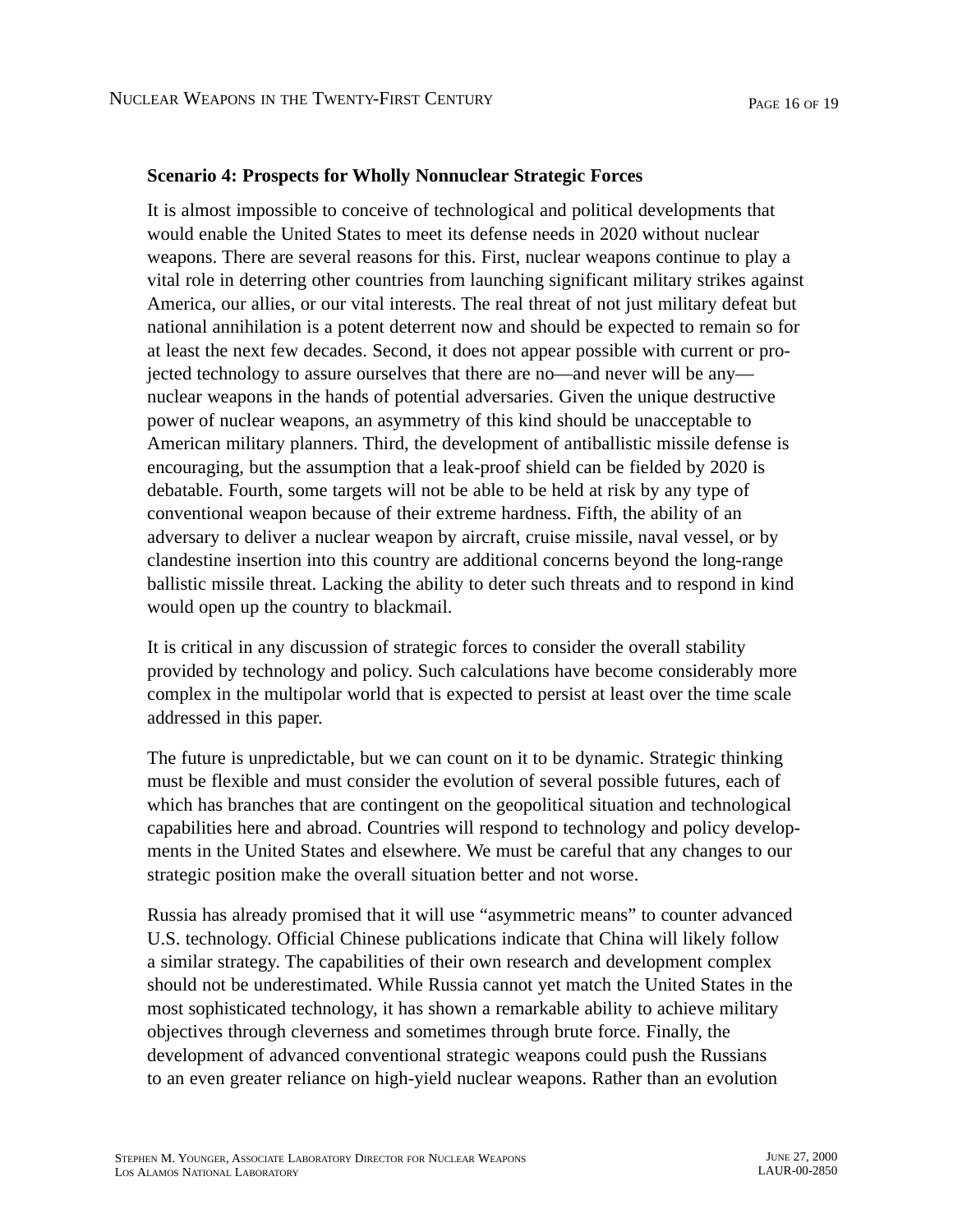toward some fixed strategy, strategic thinking should be done along a flexible time line that recognizes changes in the world and in military technology. What may work at one time may not work at another time when the situation has substantially changed.

One "asymmetric" counter to advanced technology is cyber-warfare, including nonexplosive weapons that could disable or render ineffective advanced conventional or even nuclear munitions. Precision kill requires sophisticated electronics, and electronics can be affected by various means such as radio frequency or microwave weapons. Russia's electromagnetic weapons program is perhaps the most advanced in the world, and at least some of this technology has been shared with China. Given the uncertainty in future advanced weapons technology, the United States may wish to retain some higher-yield nuclear weapons as hedges against the development of potent point or area defenses. The development of antisatellite weapons would create a similar complication to the United States if we were to rely on advanced conventional weapons that require precise targeting information to be effective.

Arms control initiatives will play an important role in the planning of future strategic forces. Proposed deep reductions in nuclear stockpiles may be a motivation for using conventional weapons as part of the strategic weapons mix. Such a decision will strongly depend on whether warheads or launchers are the counted quantity. If nuclear warheads and not delivery vehicles are the counted quantity, then existing or new launchers can be equipped with advanced conventional warheads. If missiles and aircraft are the counted quantity, we will need to be careful about treaties that allow only one warhead, nuclear or conventional, on a missile. Maintaining an effective deterrent requires a minimum number of nuclear weapons, and the dilution of our forces with conventional weapons could drive us from a counterforce strategy (military targets) to a countervalue strategy (cities) with attendant ethical and perhaps legal problems.

Arms control agreements can assist in strategic planning by restricting certain classes of weapons or targets. If, in some scenario, our weapons are particularly susceptible to nuclear interceptors, then we may wish to negotiate the elimination of nuclear interceptors in return for some other concession. If we are unable to destroy one or more targets by any weapon in our arsenal, we may want to attempt to negotiate away the target in return for assurances that we will not construct similarly hard targets in the United States. Such negotiations are by nature complex because they involve giving up different commodities on each side. However, the advantages of reduced reliance on nuclear weapons, with their large radii of destruction, might be an incentive. Also, the development of new conventional strategic weapons, the use of which might be incorporated into nonnuclear war planning and that will not necessarily lead to national destruction, should be considered with care.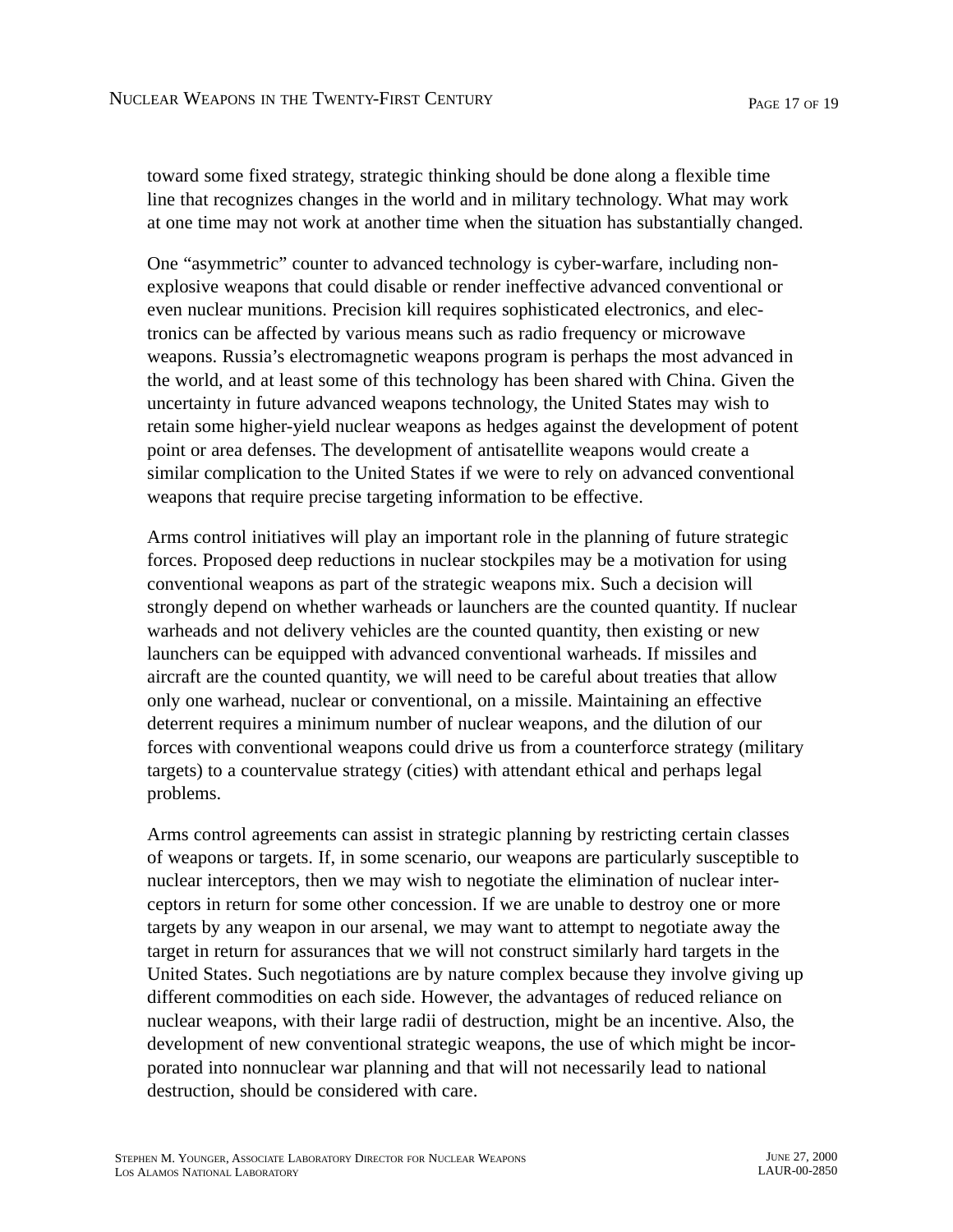One of the features of nuclear weapons is that they are so destructive that their use is reserved for only the most extreme cases. Making strategic weapons more "usable" could start the United States on a path of escalation that could exacerbate and not reduce the potential for war. Conversely, lowering the threshold for using nuclear weapons in response to a strategic situation could raise the level of care with which countries interact. This points to the need for a detailed stability analysis to be performed as a prelude to any arms control negotiations. Such an analysis must explicitly include the balance of nuclear forces, the state and projected future of ballistic missile defenses, and the ability of advanced conventional weapons to perform missions formerly assigned to nuclear weapons. The weapons research and development programs of potential adversaries will provide input to this analysis by providing pointers to future defense capabilities. And, of course, any analysis of future strategic weapons needs must necessarily consider the possible geopolitical situation that will be present at the time of their deployment. Finally, the distinction between tactical and strategic nuclear weapons will fade for small stockpiles. Both types of weapons must be included in negotiations for overall stability to be maintained.

Another important consideration in planning future strategic forces is cost. Nuclear weapons systems are sometimes considered expensive to maintain due to their complexity, their unique characteristics, and the lack of private industry support of some components of their infrastructure. In fact, nuclear weapons are cheaper to develop and to maintain than very large conventional force structures. This was the reason why NATO chose to rely on nuclear weapons as a principal part of its defense against the massive Soviet conventional threat in Europe. Nuclear weapons are considered expensive today because they are primarily strategic in nature and we are in the midst of a "strategic pause" that has lessened the perceived need for strategic weapons.

For the DoD, costs include operations, maintenance, and the development of next generation capabilities that will replace current systems upon their obsolescence. For the DOE, costs include the operation of the weapons laboratories and production plants and the material costs associated with weapons refurbishment. To first order, the cost of maintaining the DOE nuclear weapons complex is independent of the number of weapons in the stockpile. Some capability in uranium, plutonium, and other special materials is required. Scientific capabilities must be maintained, especially in those classified areas unique to nuclear weapons, to enable informed decisions to be made on weapons aging, component replacements, and future modifications. Tritium has some variable cost, as it must be produced to support some fixed number of weapons. Plutonium pit production can be maintained at a small rate at Los Alamos, but any stockpile above about one thousand weapons will require the construction of a new large production plant to replace the Rocky Flats facility, which ceased production in 1989. Should the country go to a precision low-yield nuclear force that is based on